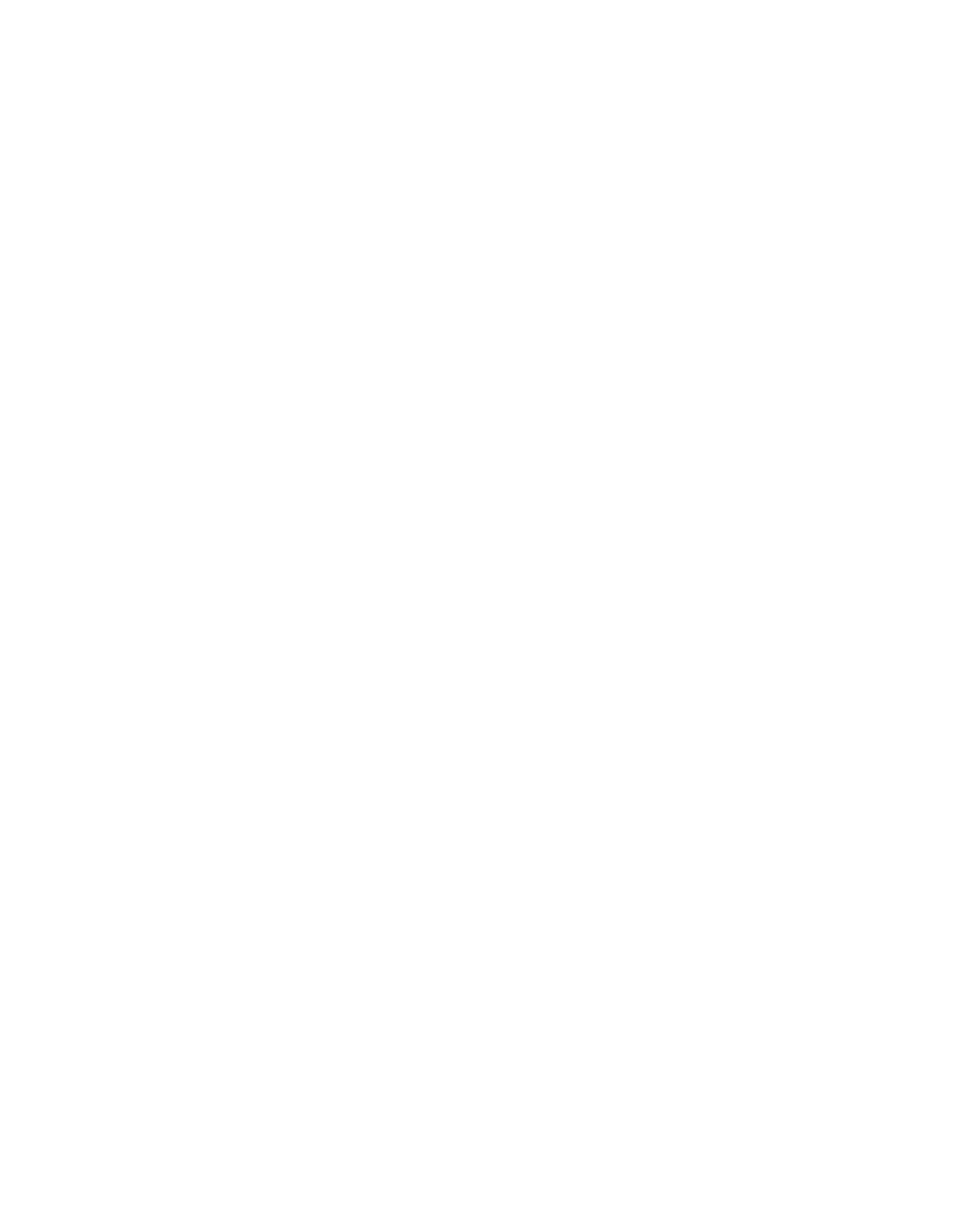A Commentary on Cicero, *De Legibus*

ANDREW R. DYCK

THE UNIVERSITY OF MICHIGAN PRESS *Ann Arbor*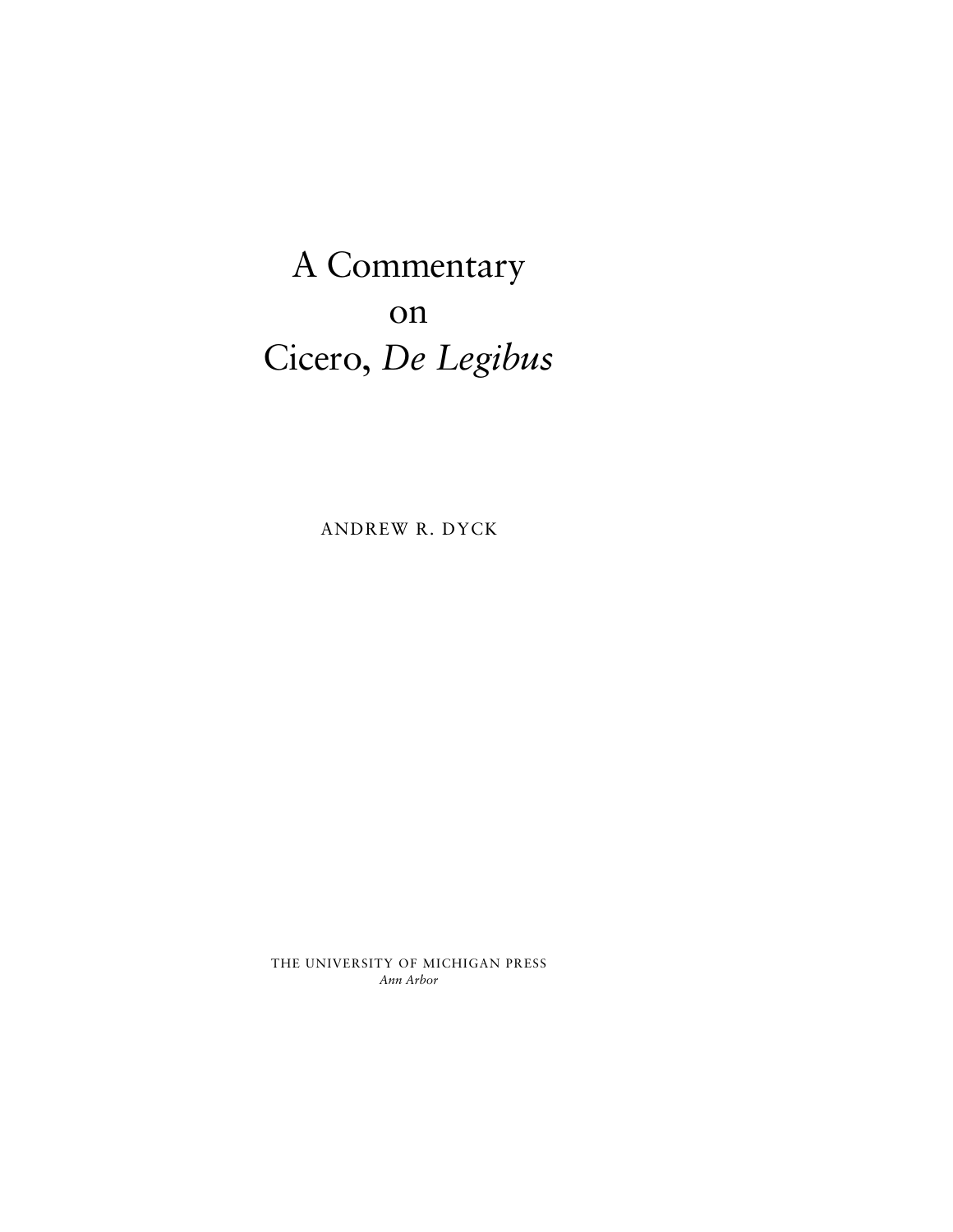Copyright  $\odot$  by the University of Michigan 2004 All rights reserved Published in the United States of America by The University of Michigan Press Manufactured in the United States of America - Printed on acid-free paper

2007 2006 2005 2004 4321

No part of this publication may be reproduced, stored in a retrieval system, or transmitted in any form or by any means, electronic, mechanical, or otherwise, without the written permission of the publisher.

*A CIP catalog record for this book is available from the British Library.*

Library of Congress Cataloging-in-Publication Data

Dyck, Andrew R. (Andrew Roy), 1947– A commentary on Cicero, De legibus / Andrew R. Dyck. p. cm. Includes bibliographical references and indexes. ISBN 0-472-11324-0 (alk. paper) 1. Cicero, Marcus Tullius. De legibus. 2. Dialogues, Latin—History and criticism. 3. Atticus, Titus Pomponius—In literature. 4. Cicero, Quintus Tullius—In literature. 5. Law and literature—History—To 500. 6. Roman law. I. Cicero, Marcus Tullius. De legibus. II. Title.

PA6296.D323D93 2003 340.5'01-dc21 2003053335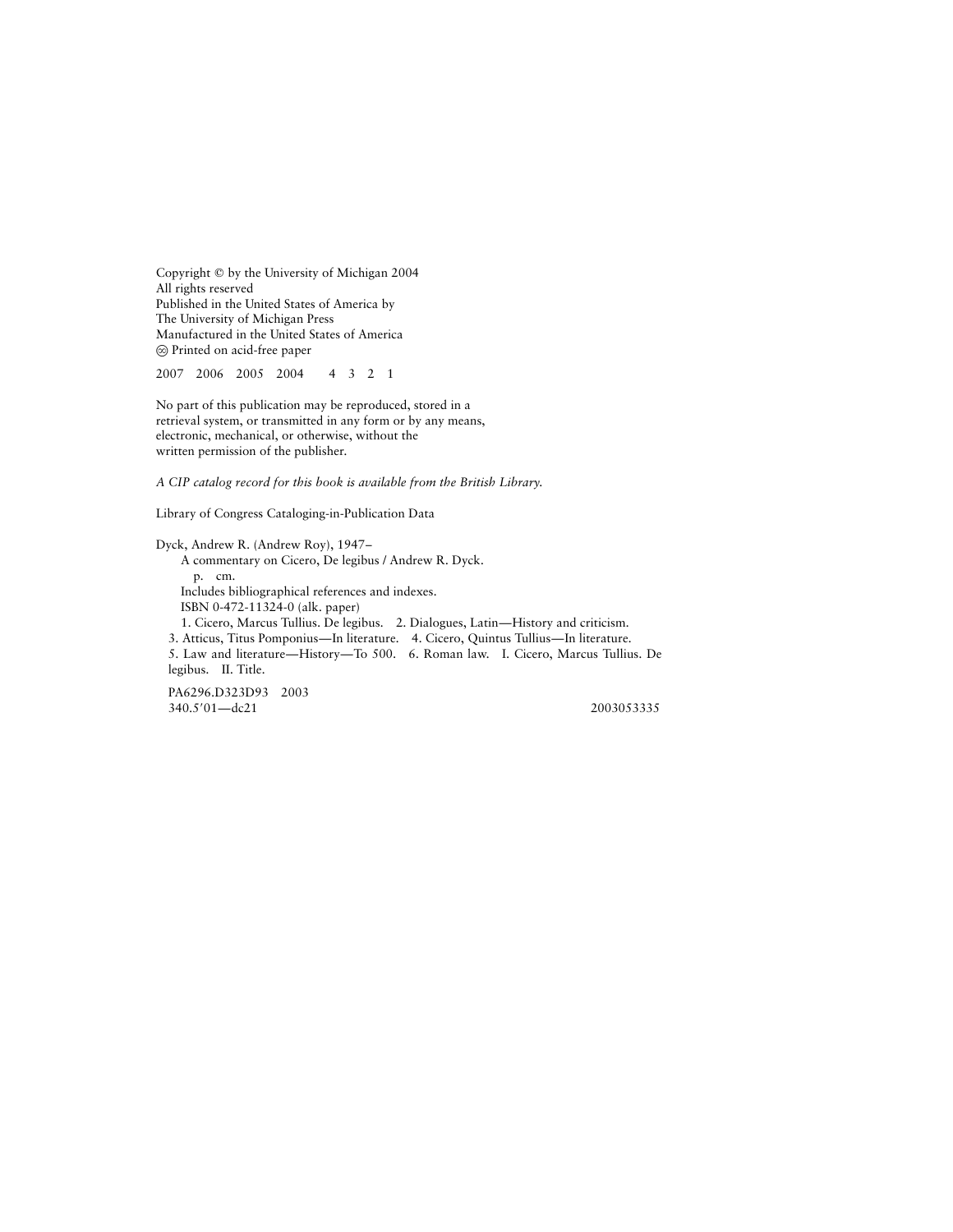*For J.G.F.P.*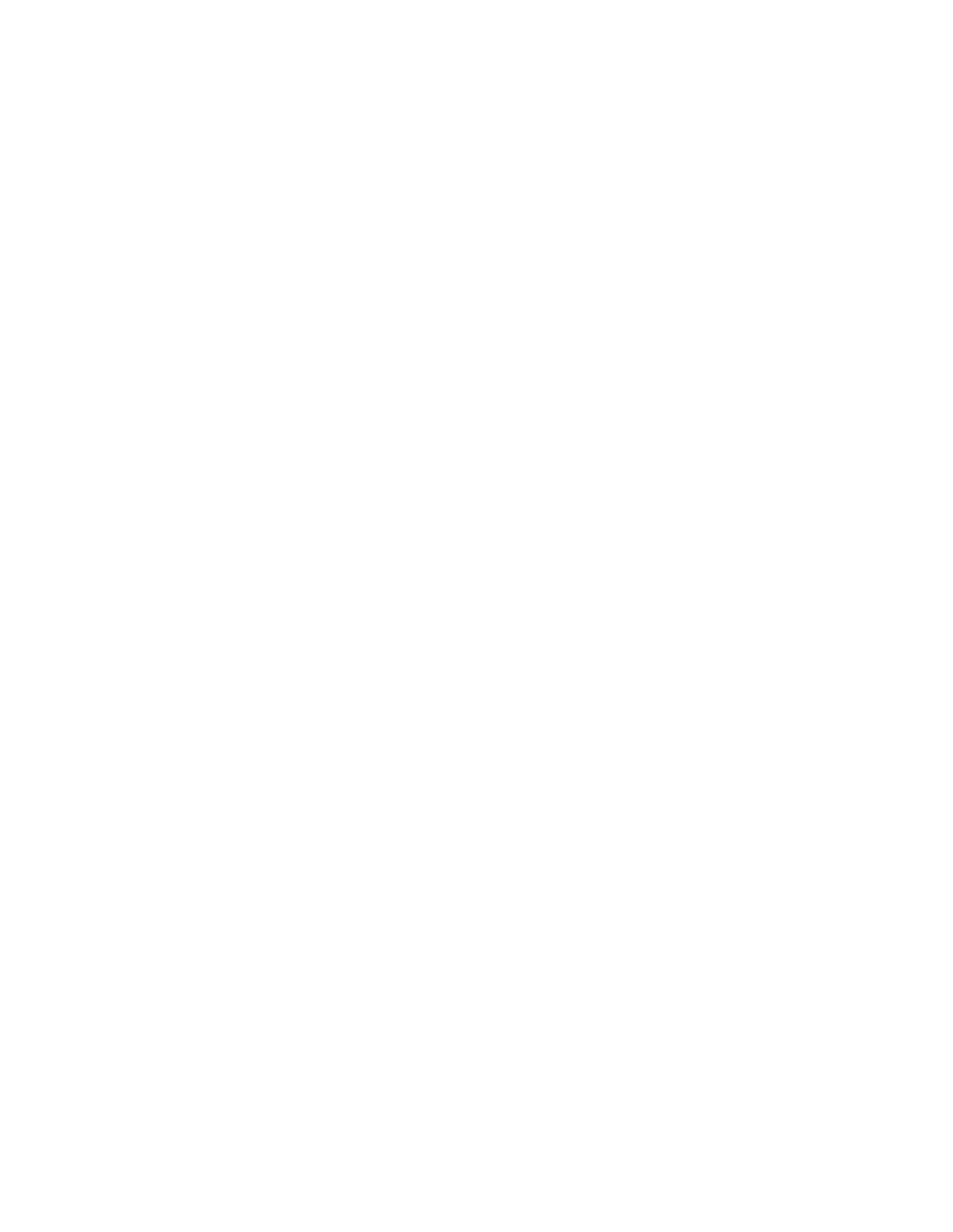## Preface

The neglect of Cicero, *de Legibus,* is striking. The edition in general use, intended merely as a stopgap, is not based upon rigorous application of the stemmatic method (see § 10 of the Introduction), and the last commentary on the whole work, dating from 1881, was conceived for the needs and interests of a very different generation of readers, not to mention being written too early to take advantage of standard works on lexicography, prosopography, etc., that began appearing at the end of the nineteenth century. The diversity of content—natural law theory, religious law, constitutional law—have made the work difficult to grasp and interpret as a unity, so that the parts have come in for more attention than the whole. Not surprising that Rawson, 1991, 125, remarks "it is depressing to see how little solid advance has been made in the last hundred years." The neglect by specialists has led in turn to neglect by students of related subjects that might have benefited. Thus, in spite of the rise in interest in natural law theory among students of ancient philosophy, the lack of recent literature on *Leg.* from a philosophical angle is conspicuous.1 Again, *Leg.* receives only cursory and unsympathetic treatment in a recent paper on Roman priesthoods by Mary Beard, who contrasts the treatment of the topic in Plato's *Laws* and concludes that "the multifarious variety of the Roman priestly groups . . . presented Cicero with serious difficulties in generalizing in Hellenizing terms, which he did not fully overcome";2 but is "generalizing in Hellenizing terms" really what Cicero was seeking to do?3 Assessments of Cicero's political philosophy can profit from attention to our work; yet in his influential *RE*-article "Cicero als Politiker" M. Gelzer devotes almost four columns to analysis of *de Republica* but no connected treatment to *Leg.*<sup>4</sup>

Incomplete, bristling with lacunae and other textual problems as well as archaic or pseudo-archaic language, with a problematic relation to Plato's *Laws* on the one side and Cicero's own *de Republica* on the other, more than most ancient works, *Leg.* needs to be read in a high quality critical edition with the aid of a detailed modern commentary. The need for a new

<sup>1.</sup> See below p. 1 and n. 1.

<sup>2.</sup> Mary Beard, "Priesthood in the Roman Republic," in Beard-North, 45.

<sup>3.</sup> Contrast Mehl, 167, who emphasizes that "the religious laws of *De Legibus* can only be comprehended in the context of the work in which they appear."

<sup>4.</sup> Gelzer, *RE* 7A (1948), 972.37–976.20 (on *Rep.*).